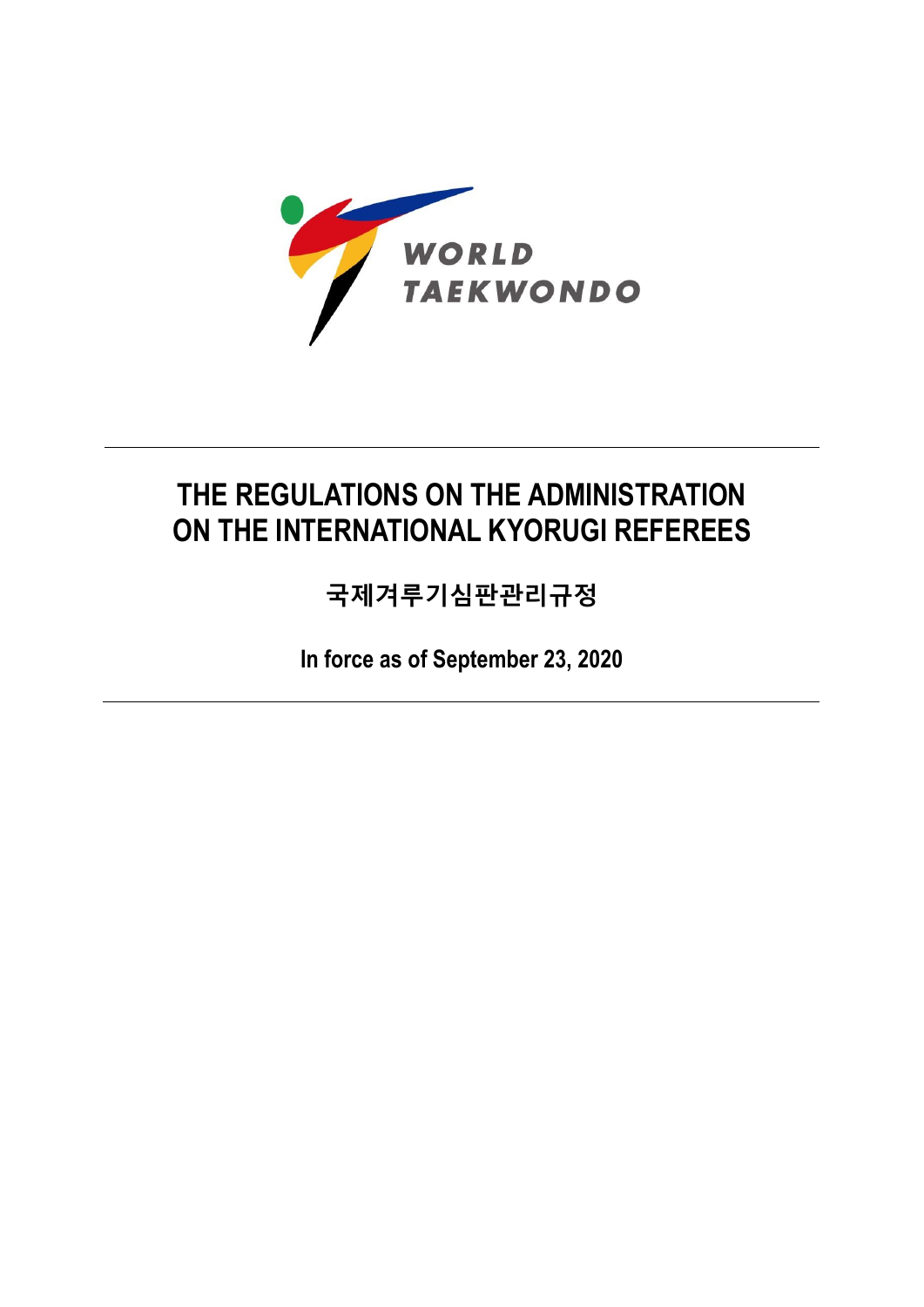ⓒWorld Taekwondo Seoul, Korea All rights reserved September 2020

> Published by the World Taekwondo Printed in Korea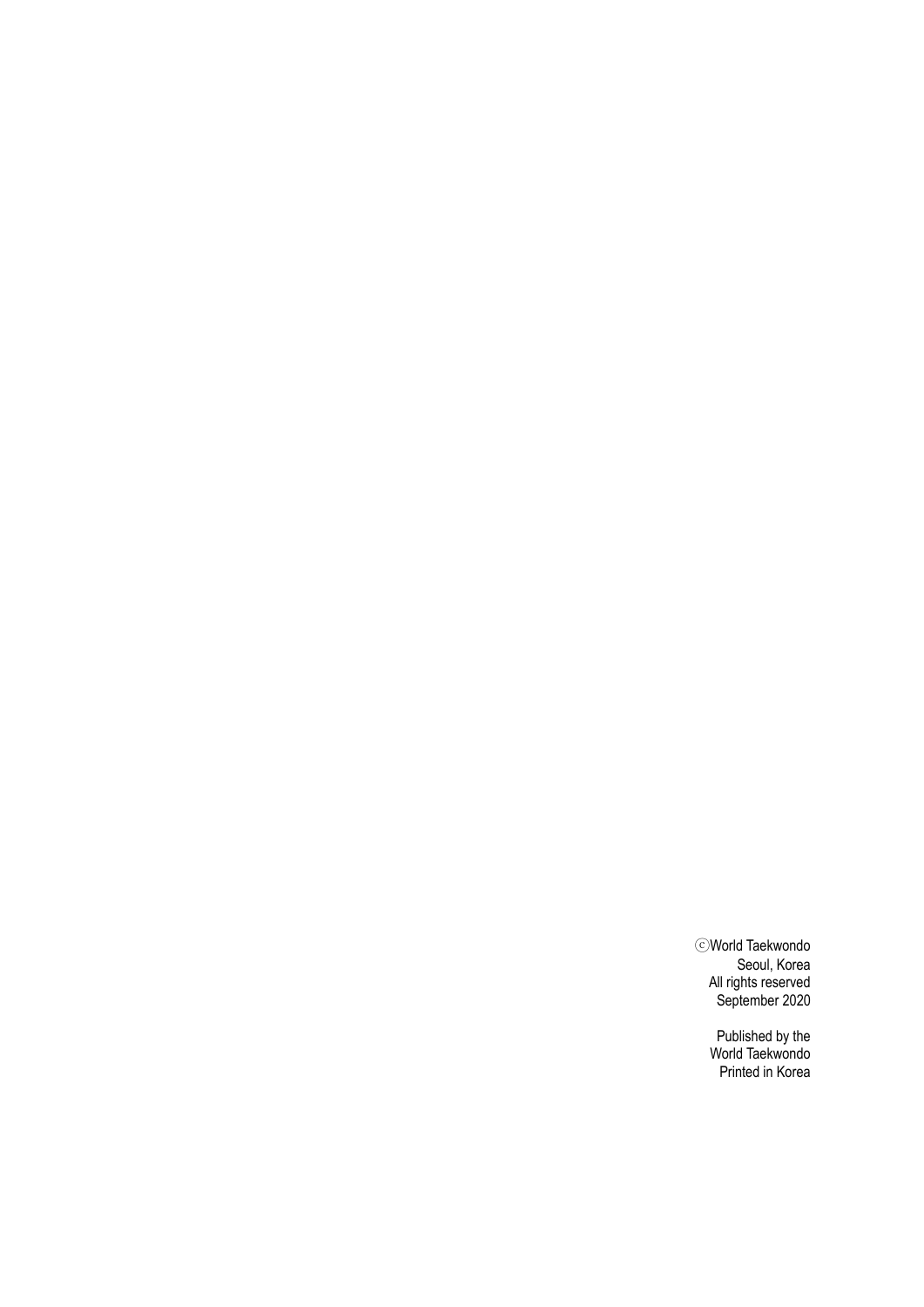| The Regulation on the Administration of the International Kyorugi Referees<br><b>Table of Contents</b> |                    |                |
|--------------------------------------------------------------------------------------------------------|--------------------|----------------|
|                                                                                                        |                    |                |
| Article 1. Object                                                                                      | 제1조 목적             | 1              |
| Article 2. Administration                                                                              | 제2조 운영             | $\overline{2}$ |
| Article 3. Qualification                                                                               | 제3조 자격             | 3              |
| Article 4. International Poomsae Referee Seminar                                                       | 제 4 조 강습회          | 4              |
| Article 5. Activation                                                                                  | 제5조 활성화            | 7              |
| Article 6. Referee Uniforms and Shoes                                                                  | 제 6 조심판복 및 신발      | 8              |
| Article 7. Class                                                                                       | 제 7 조 등급           | 9              |
| Article 8. Promotion                                                                                   | 제 8 조 승급           | 10             |
| Article 9. Honorary International Referee                                                              | 제9조 명예국제심판         | 12             |
| Article 10. Validity and suspension of qualification                                                   | 제 10 조 자격의 유효 및 정지 | 13             |
| Article 11, Annual Fee                                                                                 | 제 11 조 연회비         | 14             |
| Article 12. International Referee Refresher Course                                                     | 제 12 조 국제심판보수교육    | 15             |
| Article 13. Selection                                                                                  | 제 13 조 선정          | 16             |
| Article 14. Duty                                                                                       | 제 14 조 의무          | 17             |
| Article 15. Disciplinary measures                                                                      | 제 15 조 징계 조치       | 18             |
| Article 16. Effectiveness                                                                              | 제 16 조 효력          | 19             |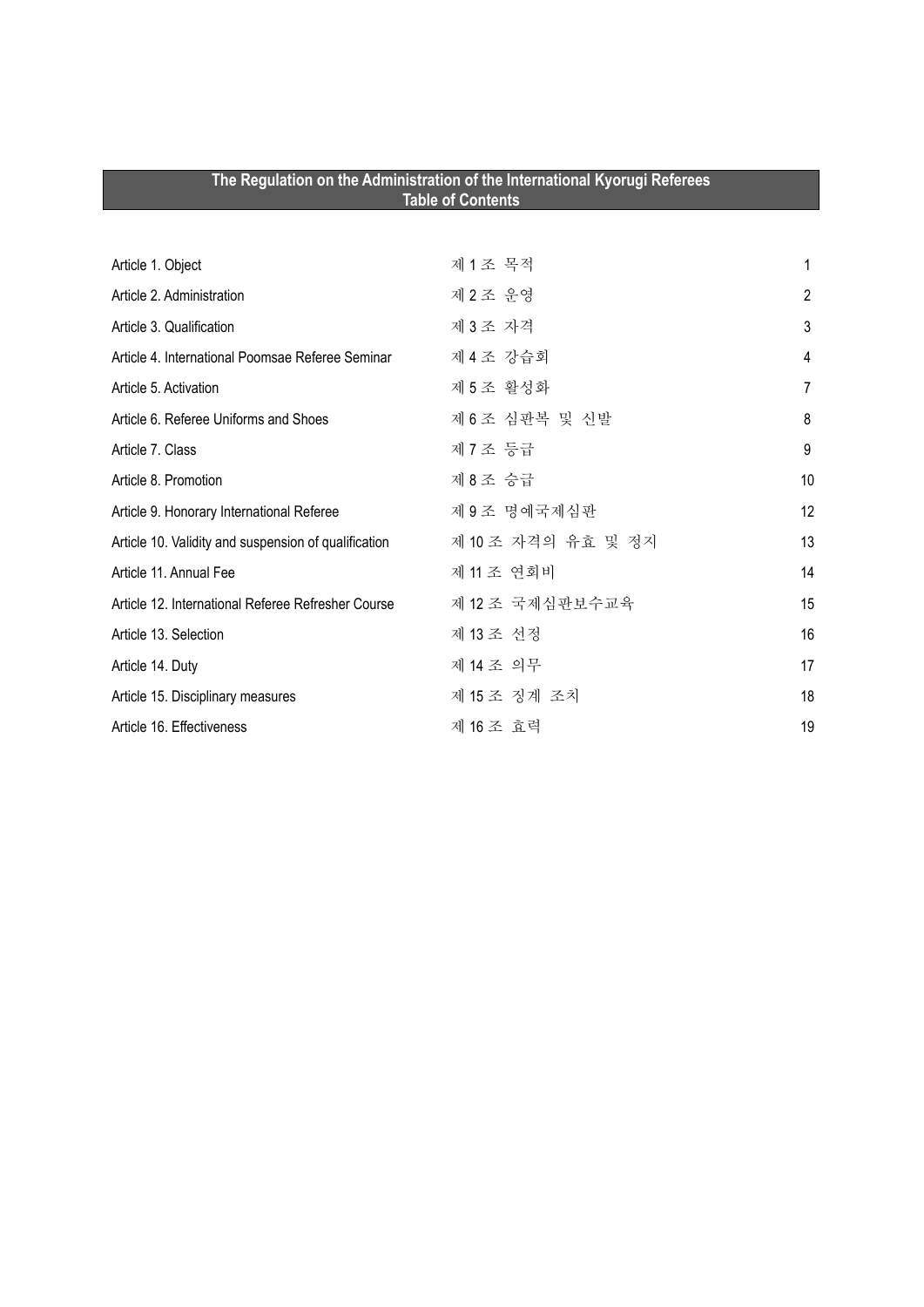# **Article 1 Object** 제 1조

These regulations are to efficiently administrate the International Referees of the World Taekwondo as the bylaws of the Article 2 of the Rules & Regulations, the Article 20 of the WT Competition Rules and the Article 22 of the WT Para Taekwondo Competition Rules.

본 규정은 세계태권도연맹 규약 제 2 조, 세계태권도연맹 경기규칙 제 20 조 그리고 장애인태권도 경기규칙의 제 22 조의 시행규칙으로서 국제심판의 효율적인 운영관리를 위함이다.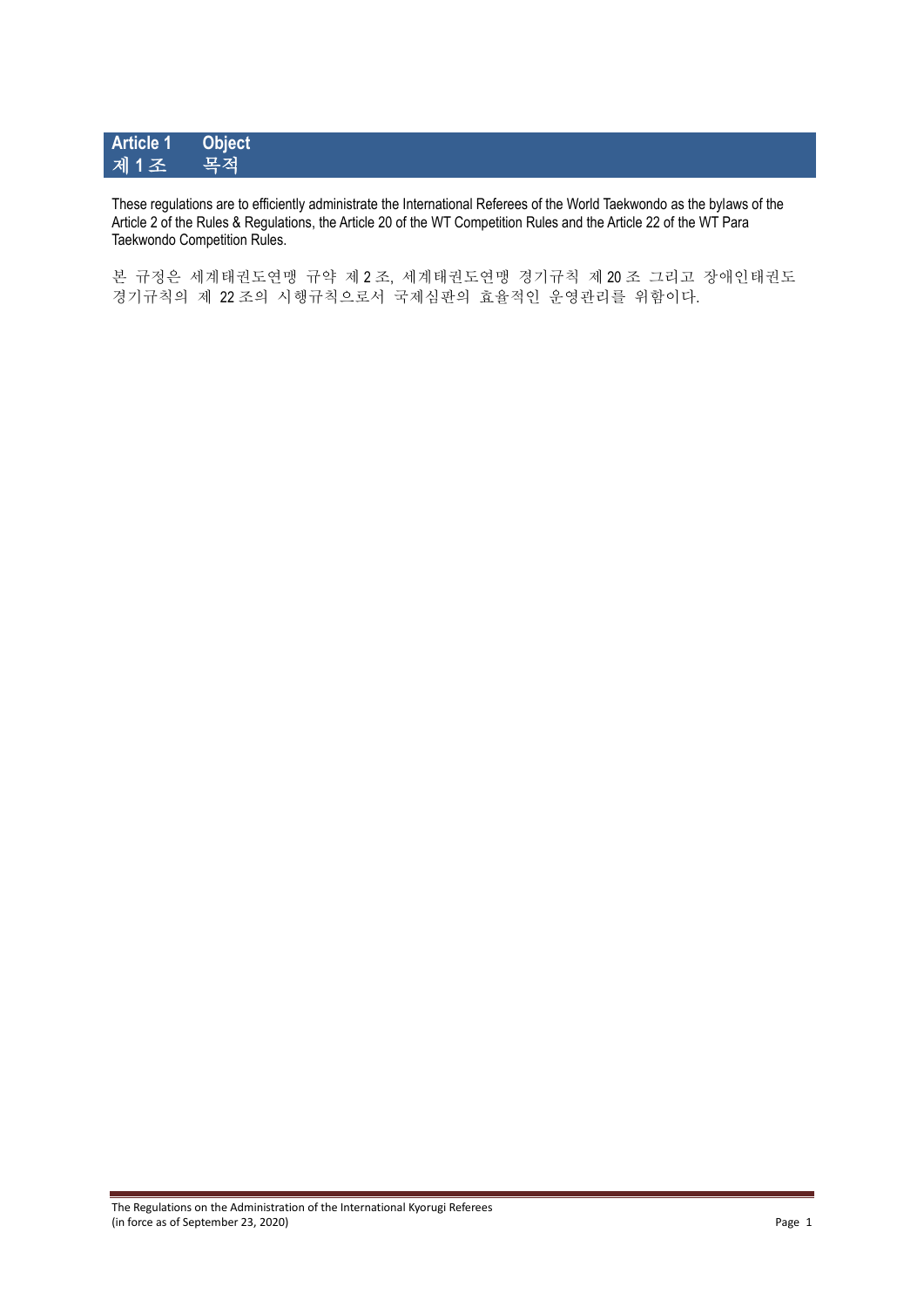# **Article 2 Administration** 제 **2** 조 운영

### Overall administration of International Referees shall be made by the WT Secretariat.

국제심판에 대한 제반 관리는 세계태권도연맹 사무국에서 관장한다.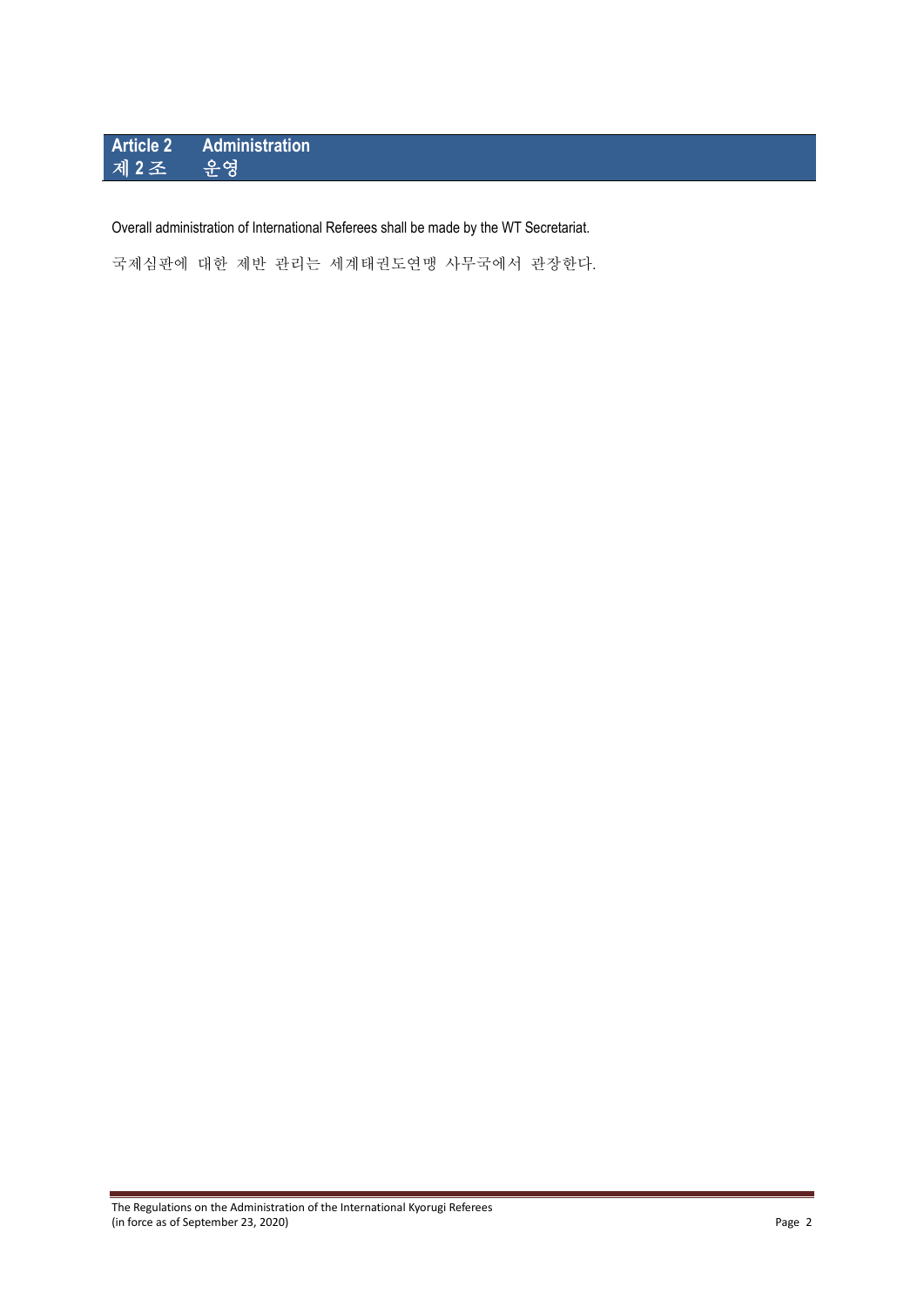# **Article 3 Qualification** 제 3조

World Taekwondo will grant qualification as the International Referee of the World Taekwondo to those who passed the prescribed examination at the International Referee Seminar conducted by the WT.

세계태권도연맹은 당 연맹이 실시하는 국제심판 강습회에 참가하여 소정의 시험에 합격한 자에 한해 국제심판 자격을 부여한다.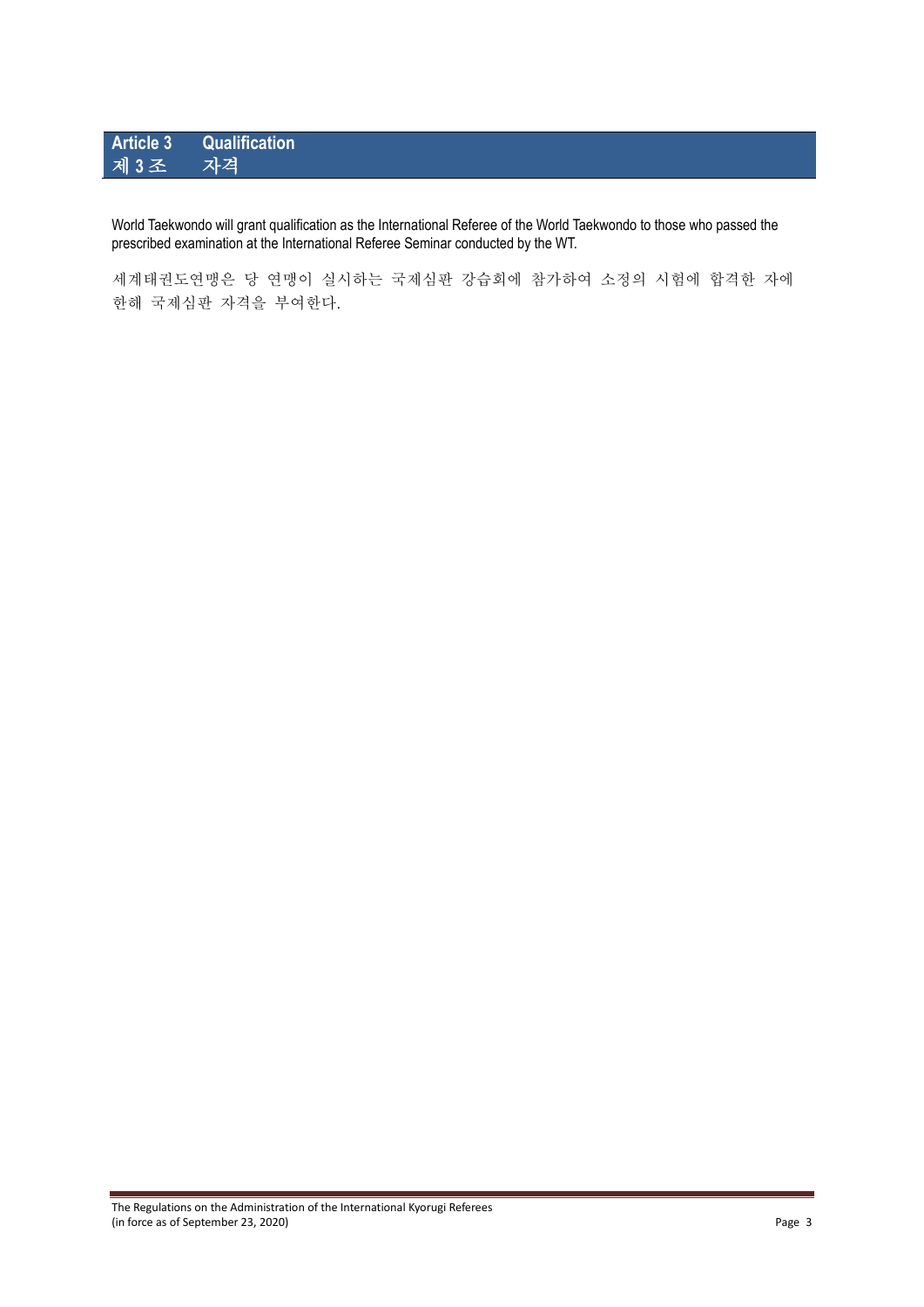### **Article 4 International Kyorugi Referee Seminar** 제 **4** 조 강습회

The international Referee Seminar shall be conducted by the World Taekwondo Only, and the outline of the Seminar is as follows:

세계태권도연맹만이 국제심판 강습회를 개최할 수 있으며, 그 개최 요강은 다음과 같다.

- 4.1. 참가자 자격요건
- 4.1. Qualification for Application
	- 4.1.1. Holder of Kukkiwon / WT Certificate of 4th Dan or higher, or 1st Dan holder or higher for female. However, 2nd Dan or 3rd Dan holder may attend the Seminar on recommendation of the President of the newly affiliated National Association undergoing Taekwondo Development.
	- 4.1.1. 국기원에 등록된 4 단 이상자, 단, 태권도 보급이 취약한 국가협회 또는 신규가입 협회에 대하여는 2 단 이상인 자도 (여성일 경우 1 단 이상인 자도) 소속협회장의 추천을 받아 참가할 수 있다.
	- 4.1.2. Newly affiliated National Association or of the National Association undergoing Taekwondo development:

-Member National Associations that are provisional members of the WT

-Member National Associations the period of whose membership in the WT do not exceed two years since its recognition as a full member

-Member National Associations that are included in the list of 'Least Developed Countries' designated by the United Nations (WT shall check and renew the list of these countries every year in early January)

-Member National Associations with the total number of 3rd Class and P (Provisional) Class International Kyorugi Referees not exceeding ten (10) irrespective of the number of International Kyorugi Referees of 2nd Class and higher.

- 4.1.2. 태권도 보급이 취약한 국가협회 또는 신규가입 협회: -세계태권도연맹의 준회원국가 -세계태권도연맹의 정회원으로 인준 된지 2 년이 넘지 않은 회원국가 -유엔이 '최저개발국'으로 지정한 회원국가 (세계태권도연맹은 이들 국가 명단은 매년 1 월초 점검하여 갱신한다) -3 급및 P 급의 국제 겨루기 심판수가 10 명 이하인 회원국가 (2 급 이상 심판수는 상관없음)
- 4.1.3. Holder of national Referee certificate by the pertinent National Associations, however, the applicant from the newly affiliated National Association which does not have the referee certificate system may attend the Seminar with the letter of the president of the pertinent National Association confirming that there is no national referee certificate system in the pertinent country.
- 4.1.3. 소속 국가협회로부터 국내심판 자격을 부여 받은 자. 단, 4.1.1. 에 명시된 취약국가협회 및 신규가입협회 참가자는 국내심판 자격이 없어도 해당 국가에 국내심판 자격제도가 없다는 소속 국가협회장의 확인서를 받아 참가할 수 있다.
- 4.1.4. The one recommended by the pertinent National Association in the application form to attend the International Referee Seminar.

4.1.4. 참가신청서에 소속 국가협회장으로부터 추천을 받은 자

- 4.1.5. The one who has command of oral & written English language 4.1.5. 영어를 구사할 수 있는 자
- 4.1.6. The one of 21 years or older (The age is calculated based on the year when the International Referee Seminar is held)
- 4.1.6. 교육 실시 년도 기준 21 세 이상인 자 (교육 실시 년도 참가자 생년 = 나이)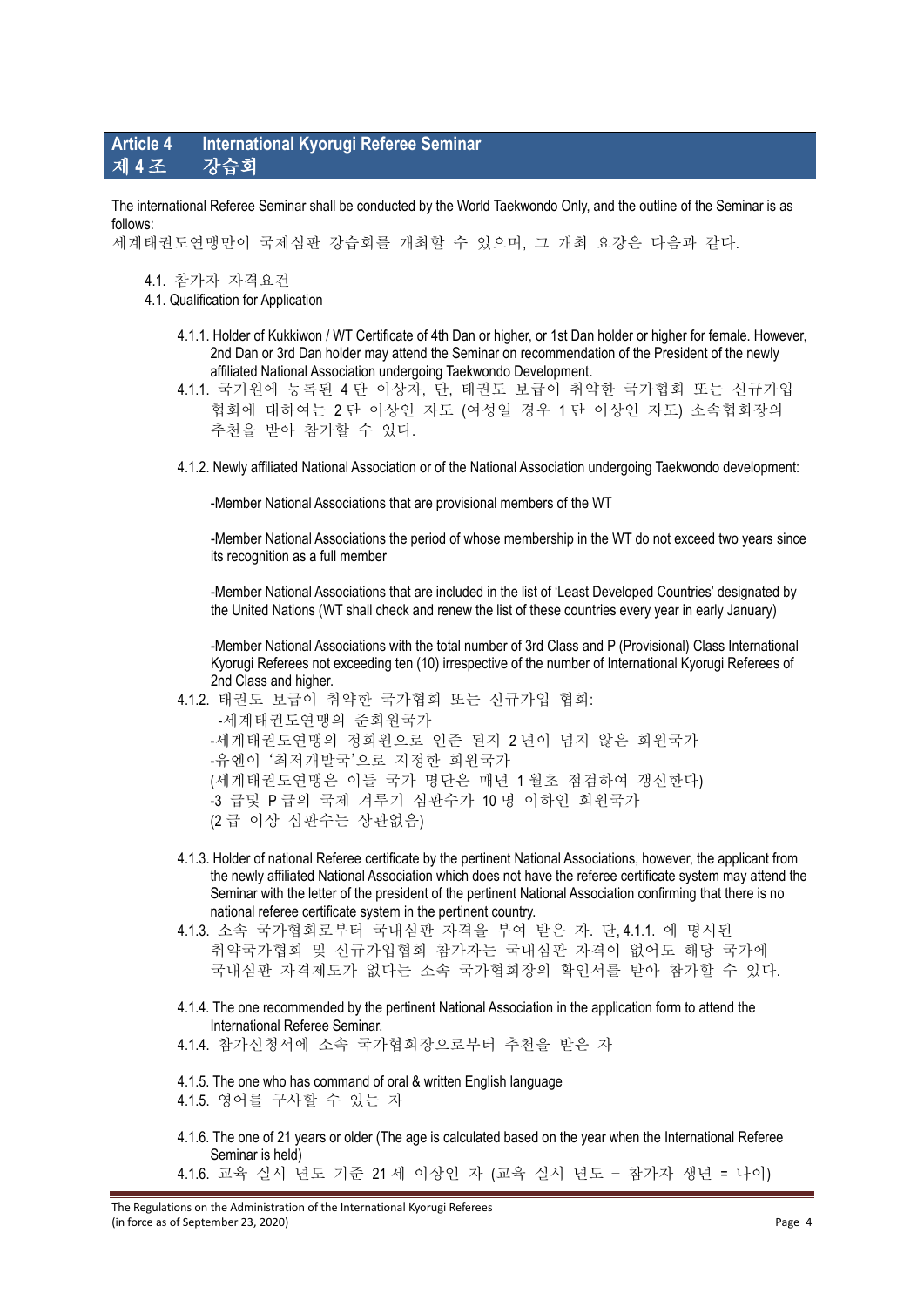- 4.1.7. World Taekwondo may limit the number of applicants for International Referee Seminar per country to seek for balanced development of taekwondo among regions and countries, including fostering international referees.
- 4.1.7. 세계태권도연맹은 지역간의 균형 있는 국제심판 배출을 위해 신청자 수를 제한 할 수도 있다.
- 4.1.8. Holder of Global Official License ('GOL')
- 4.1.8. 국제임원등록증 소지자
- 4.1.9. Applicants who have successfully completed prescribed online course eligible to attend International Kyorugi Referee Seminar

4.1.9. 사전 온라인교육을 이수한 자가 국제심판 강습회에 참가할 자격이 주어진다.

4.2. General Information

4.2. 일반 사항

- 4.2.1. Attendance fee: Prescribed fee of attendance shall be paid. However, discount or exemption of attendance fee may be given to attendants from countries included in the list of 'Least Developed Countries' designated by the United Nations. WT shall check and renew the list of these countries every year in early January.
- 4.2.1. 수강료: 소정의 수강료 납부 단, 유엔이 '최저개발국'으로 지정한 국가의 참가자들에 대해서는 수강료를 인하하거나 면제할 수 있다. 세계태권도연맹은 이들 국가명단을 매년 1 월초 점검하여 갱신하다.
- 4.2.2. Round trip airfare and accommodation charges of room and board shall be borne by the participant.
- 4.2.2. 항공료 및 체제비용 : 참가자 부담
- 4.2.3. Curriculum:
	- WT Statues and other regulations including Code of Ethics
	- WT Competition Rules and WT Para Taekwondo Competition Rules
	- Basic concepts of Taekwondo competition and Para Taekwondo competition
	- Using method of judge's electronic scoring equipment
	- Referee Hand Signal
	- Attitude of International Referee
	- Other Taekwondo theories
	- Safeguarding
	- Anti-Doping
	- Anti-Discrimination Policy

교육과목

- 세계태권도연맹 현황, 규약 및 윤리규정
- 세계태권도연맹 경기규칙 및 장애인태권도 경기규칙
- 태권도 경기 및 장애인 태권도 경기에 관한 기본 교육
- 채점기 사용법
- 주심수신호법
- 국제심판의 올바른 소양
- 기타 태권도 이론
- 세이프가드
- 도핑교육
- 차별금지정책

4.2.4. Total hours for education: 31 hours or more

4.2.4. 총 교육 시간 : 31 시간 이상

4.2.5. Examination: Written examination, practical test, physical and interview 4.2.5. 시험: 필기, 실기 시험 및 면접

The Regulations on the Administration of the International Kyorugi Referees (in force as of September 23, 2020) Page 5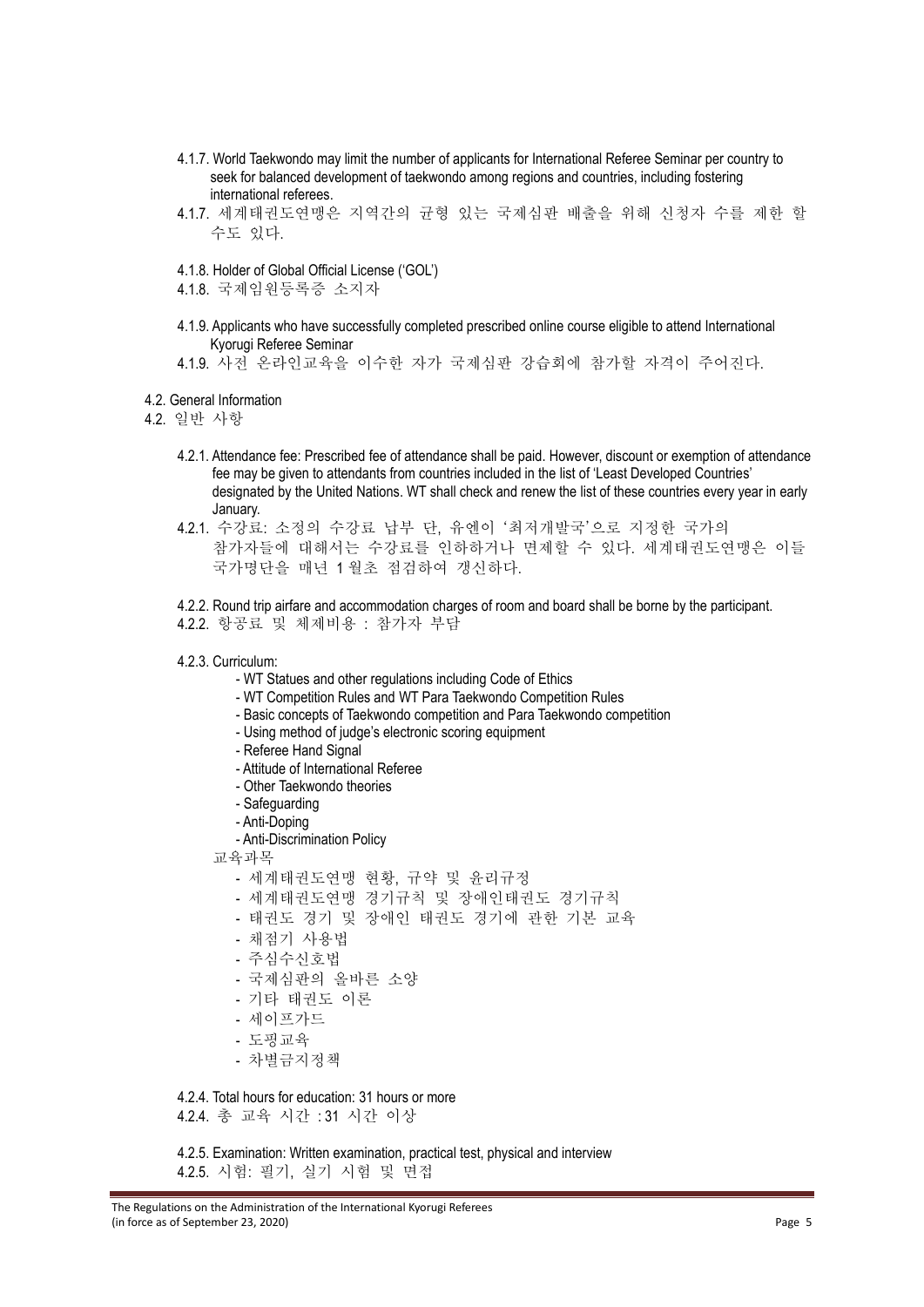4.2.6. Registration Documents

```
- International Referee Seminar Application Form 
    - One passport-sized photo 
4.2.6. 등록 서류
    -국제심판세미나 참가신청서
    -여권 크기 사진 1 매
```
#### 4.3. Screening

#### 4.3. 사정

강습회에서는 소정의 시험을 실시하며 평균 75 점 이상을 받은 자만이 합격자가 된다. 각 테스트는 최대 100 점이며, 각 시험과목의 점수는 다음과 같은 가중치에 따라 합산된다. 필기(40%), 채점기술(30%), 실기(20%), 신체검사(10%) 등 이다. 높은 점수에도 불구하고, 시험 점수 중 하나가 40% 미만일 경우, 평균 점수가 75 점 이상일 경우에도, 참가자는 국제 심판 자격증을 획득하지 못한다. 시험결과는 소속 국가협회에 서신으로 통보한다.

The World Taekwondo shall conduct a prescribed examination at the International Referees Seminar and attendants should get at least 75 out of 100 points in average to pass the examination. Each Test will have a maximum of 100 points. The points from each test will be combined according to the following weighting: Written (40%), Scoring (30%), Practical (20%), and Physical (10%). Notwithstanding the above, if one of the test score is lower than 40%, the attendants will receive fail to achieve the International Referee Certificate, even if the average point is 75 or above. A written notice on the results of the examination shall be sent to Pertinent National Association.

### 4.4. Re-examination

### 4.4. 재시험

The one who attended the International Referee Seminar but failed the examination shall be allowed to participate in any other international Referee Seminars without application process and payment of attendance fee but only one time until the end of following year from the date he/she was informed of the failure notice of the first attendance.

국제심판 세미나에서 시험에 불합격한 자는 해당결과 발표일로부터 다음해 말까지 단 한번만 추가적인 서류절차 및 참가비용 없이 다시 한번 세미나에 참가할 수 있다.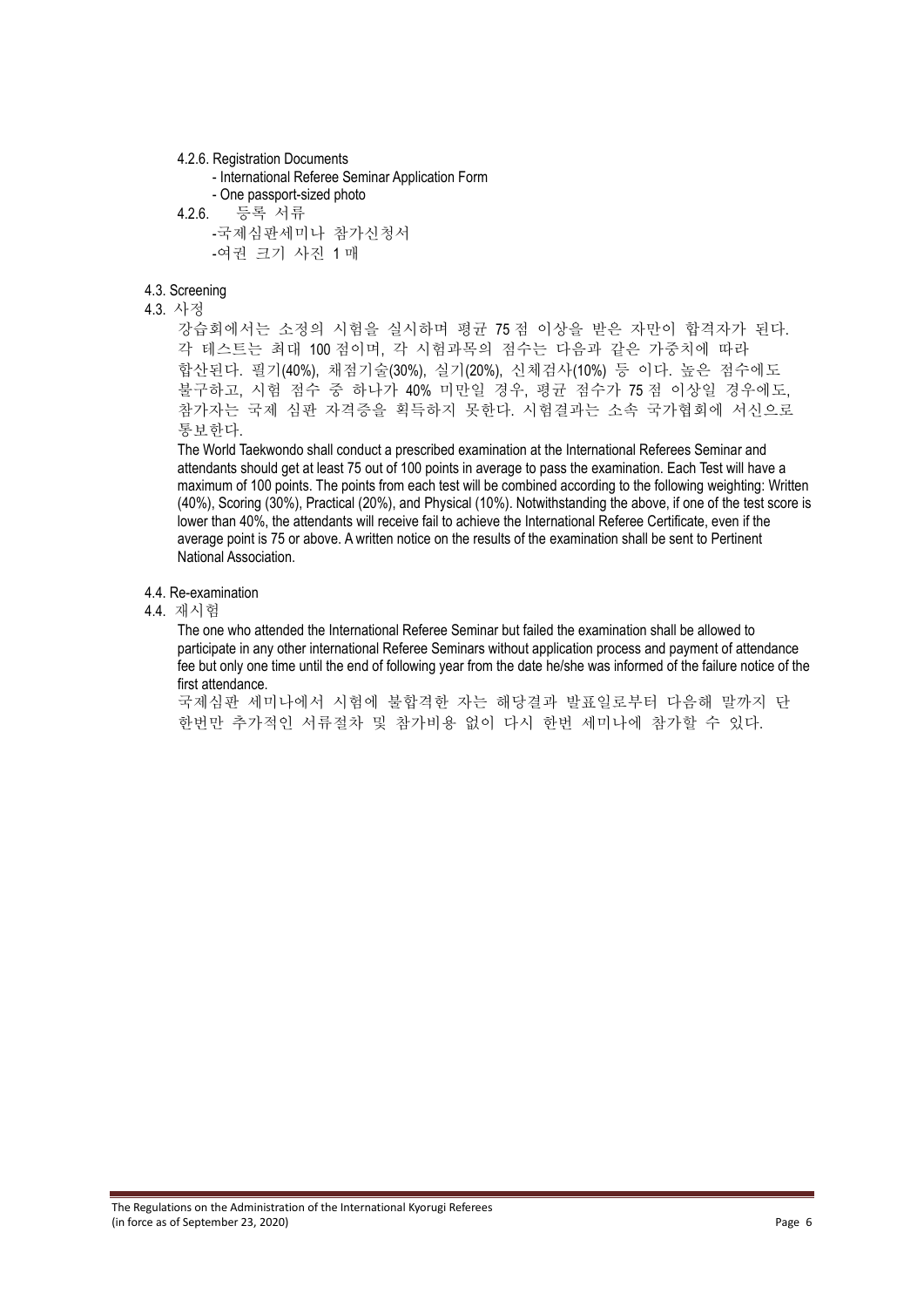# **Article 5 Activation** 제 **5** 조 활성화

Those who passed the examination at the International Referee Seminar shall be automatically registered with the WT as International Referees and they shall not need to pay registration fee. They shall submit the Statement of Pledge to the WT for activation. Within one month of receipt of the Statement of Pledge, the WT shall dispatch IR certificates, membership cards, and information on IR uniform to International Referees.

국제심판 세미나에서 시험에 합격한 자는 자동으로 국제심판으로 등록되며 등록비는 없다. 활성화를 위해서는 서약서를 세계태권도연맹에 제출해야 한다. 제출 후 1달 내에 세계태권도연맹은 국제 심판들에게 자격증 및 심판 카드를 배송한다.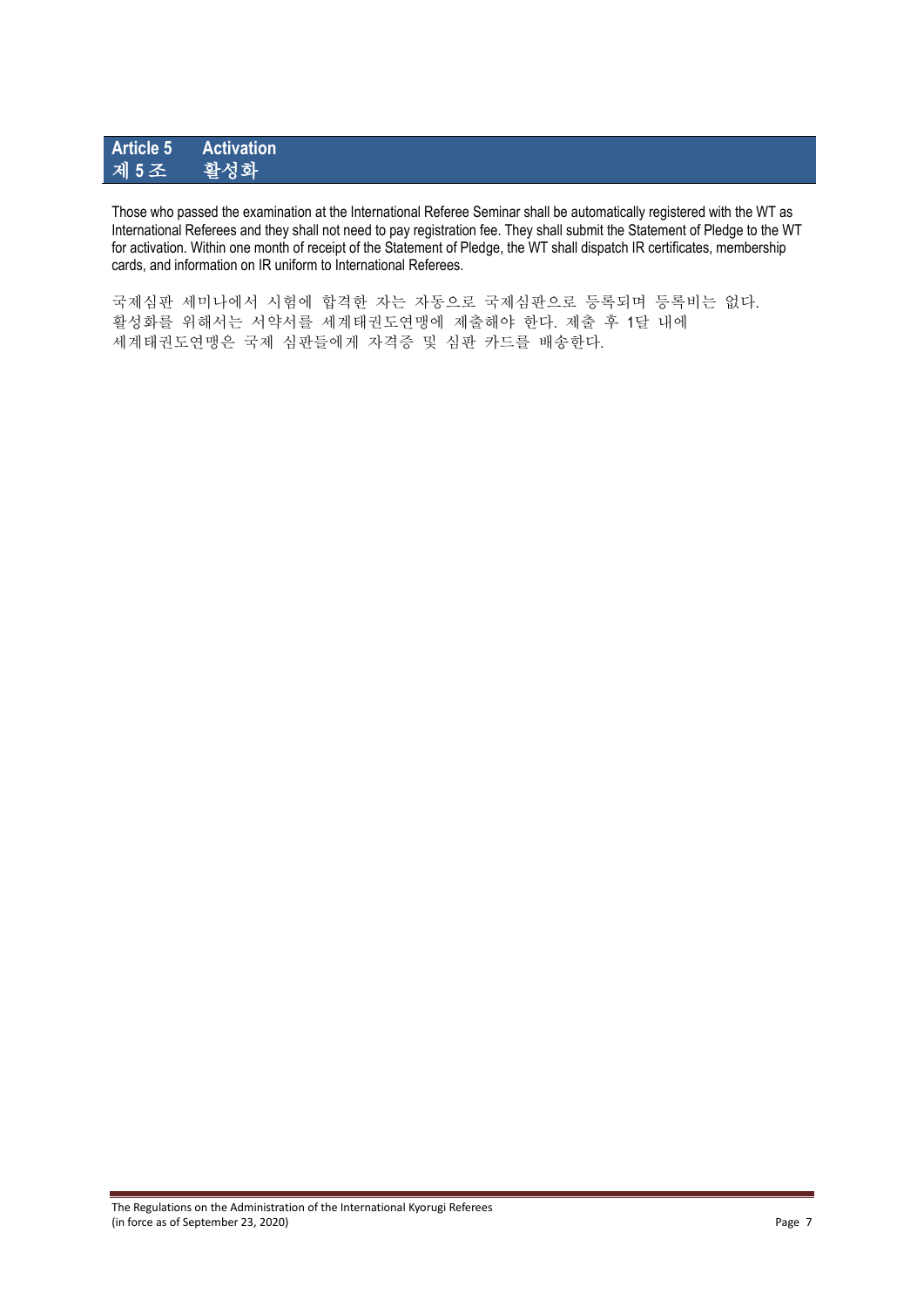# **Article 6 Referee Uniform and Shoes** 제 **6** 조 심판복 및 신발

6.1. Specifications of Uniform, including shape and fabric material, shall be decided by the WT. 6.1. 모양 및 재질 등 사양은 세계태권도연맹이 정한다.

#### 6.2. The shoes shall be White color.

6.2. 신발은 백색 운동화로 한다.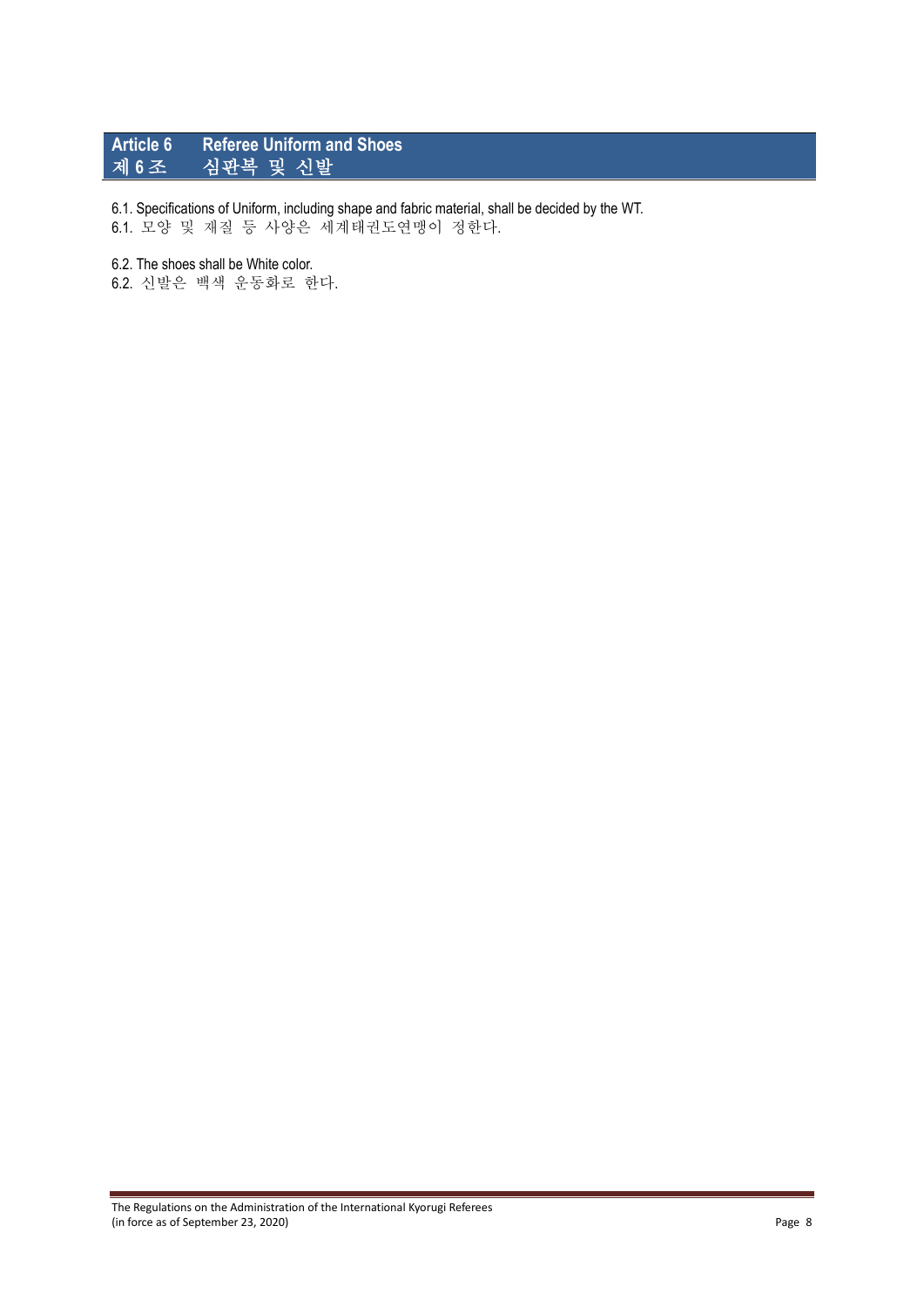# **Article 7 Class** 제 **7** 조 등급

International Referees are classified into five categories of S, 1st, 2nd, 3rd, and P Class. 국제심판은 S 급, 1,2,3 급 및 P 급으로 구분한다.

- 7.1. 3rd Class is granted to the one holding Kukkiwon 4th Dan or higher who has passed the examination at the International Referee Seminar.
- 7.1. 3 급 심판은 국기원 4 단 이상 보유자로서 국제심판 강습회에 참가하여 시험에 합격한 자에게 부여한다.
- 7.2. P Class shall be granted to the one holding Kukkiwon 2nd or 3rd Dan who has passed the examination at the International Referee Seminar.
- 7.2. P 급은 국기원 2 단 또는 3 단 보유자로서 국제심판강습회에 참가하여 시험에 합격 한 자에게 부여된다.

7.3. Other Classes are to be granted in accordance with the procedures described in Article 8.2.

7.3. 그 외 등급은 8.2. 항에 의거 승급절차를 밟아 그 자격을 부여한다.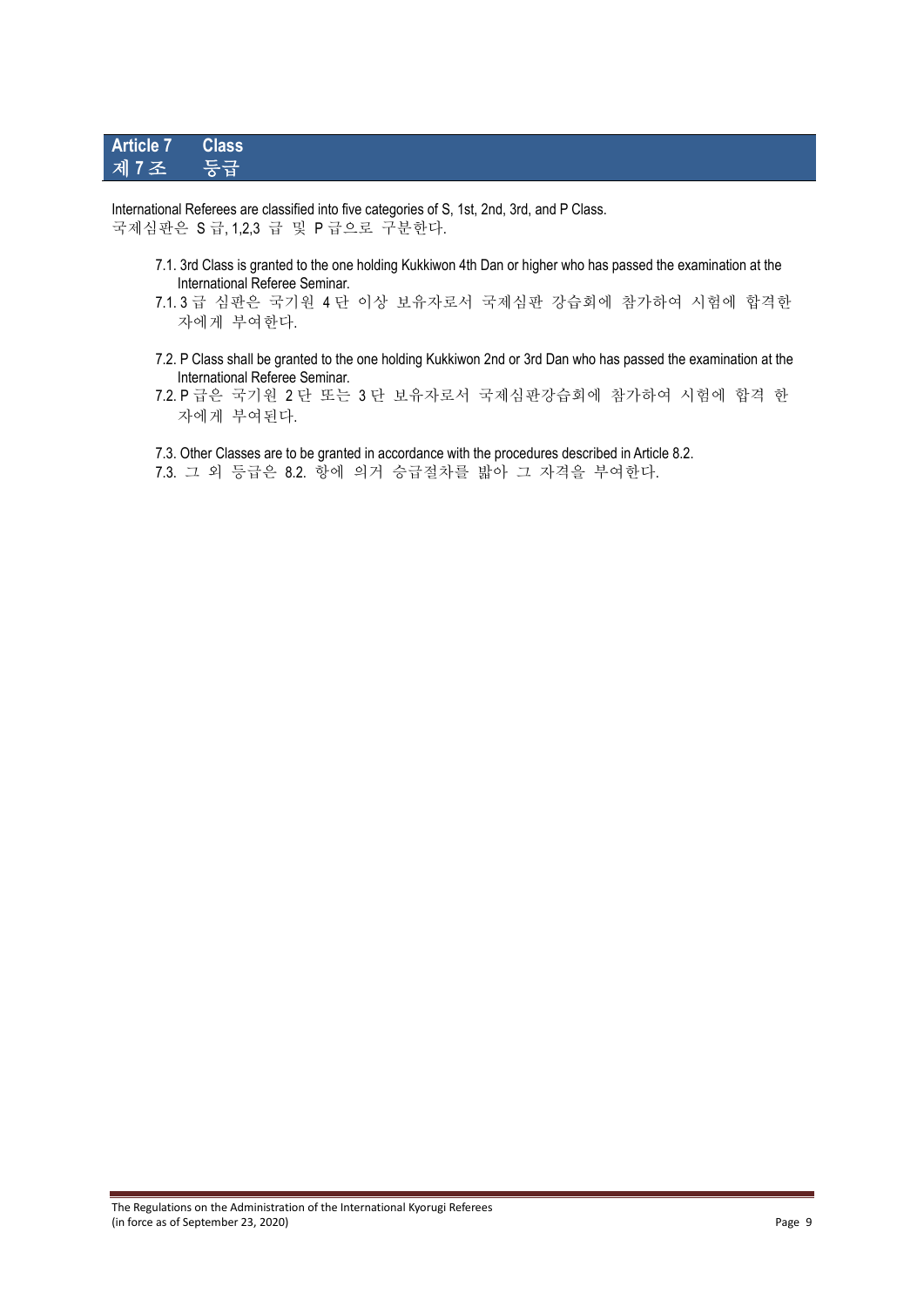### **Article 8 Promotion** 제 **8** 조 승급

#### 8.1. Administration

8.1. 처리

World Taekwondo shall screen the eligible International Referees to be promoted once a year in early January according to the requirements for promotion in Article 8.2. The result shall be notified to each promoted International Referee in writing. 세계태권도연맹은 연 1 회,1 월 초에 8.2. 항에 의거한 승급자격요건에 따라 승급자를 선발, 그 결과를 서면으로 해당심판에게 통보한다.

#### 8.2. Requirements for promotion

8.2. 승급 자격요건

Only International Referees who have paid up the prescribed annual fees shall be eligible for promotion. 당해년도 연회비를 완납한 국제심판만이 승급자격을 갖는다.

8.2.1. Requirements for promotion to S Class 8.2.1. S 급 승급 자격요건

-Passage of 10 years or more after promotion to the 1st Class

-Minimum 15 times International Referee credit after promotion to the 1st class: International Referee credit means refereeing or working as Review Jury at official competitions of the WT or participation in International Referee Refresher Course conducted by the WT.

-1 급 소지 10 년 이상

-1 급 자격 소지 후 최소 15 회의 심판 경력자 : 심판경력이라 함은 세계태권도연맹 공식대회 심판이나 비디오 판독관으로 참가 혹은 국제심판보수교육 참가를 말한다.

8.2.2. Requirements for promotion to 1st Class 8.2.2. 1 급 승급 자격요건

-Passage of 5 years or more after promotion to 2nd class

-Minimum 12 times International Referee credit after promotion to the 2nd Class: International Referee credit means refereeing at official competitions of the WT or participation in International Referee Refresher Course conducted by the WT.

-2 급 소지 5 년 이상자

-2 급 자격 소지 후 최소 12 회의 심판 경력자 : 심판경력이라 함은 세계태권도연맹 공식대회 심판 참가 혹은 국제심판보수교육 참가를 말한다.

8.2.3. Requirements for promotion to 2nd Class 8.2.3. 2 급 승급 자격요건

-Passage of 3 years or more after promotion to 3rd Class

-Minimum 8 times International Referee credit after promotion to the 3rd Class: International Referee credit means refereeing at official competitions of the WT or participation in International Referee Refresher Course conducted by the WT.

-3 급 소지 3 년 이상자

-3 급 자격 소지 후 최소 8 회의 심판 경력자 : 심판경력이라 함은 세계태권도연맹 공식대회 심판 참가 혹은 국제심판보수교육 참가를 말한다.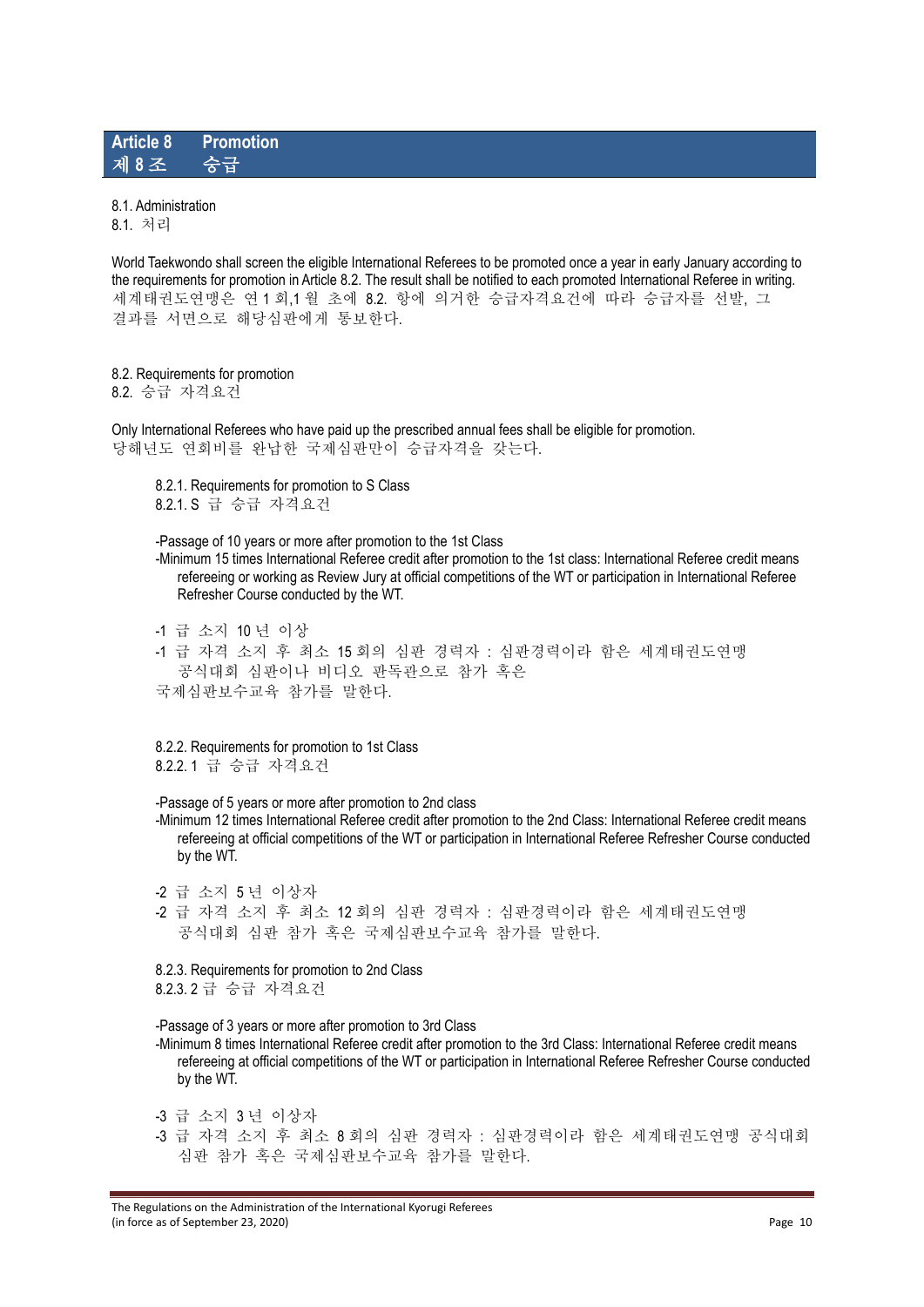8.2.4. Requirements for promotion to 3rd Class 8.2.4. 3 급 승급 자격요건

-The one holding P Class qualification shall be promoted to 3rd Class at the right next screening for promotion after promoted to Kukkiwon (or WT) 4th Dan.

-P 급 소지자로서 국기원 (또는 WT) 4 단 승단 후 다음승급심사 시 승급된다.

- 8.2.5. Any International Referee who has been submitted to a disciplinary measure will be excluded from the promotion to higher class until he/she is released from the disciplinary action.
- 8.2.5. 세계태권도연맹으로부터 징계처분을 받은 국제심판은 징계조치가 해지 될 때까지 승급대상에서 제외된다.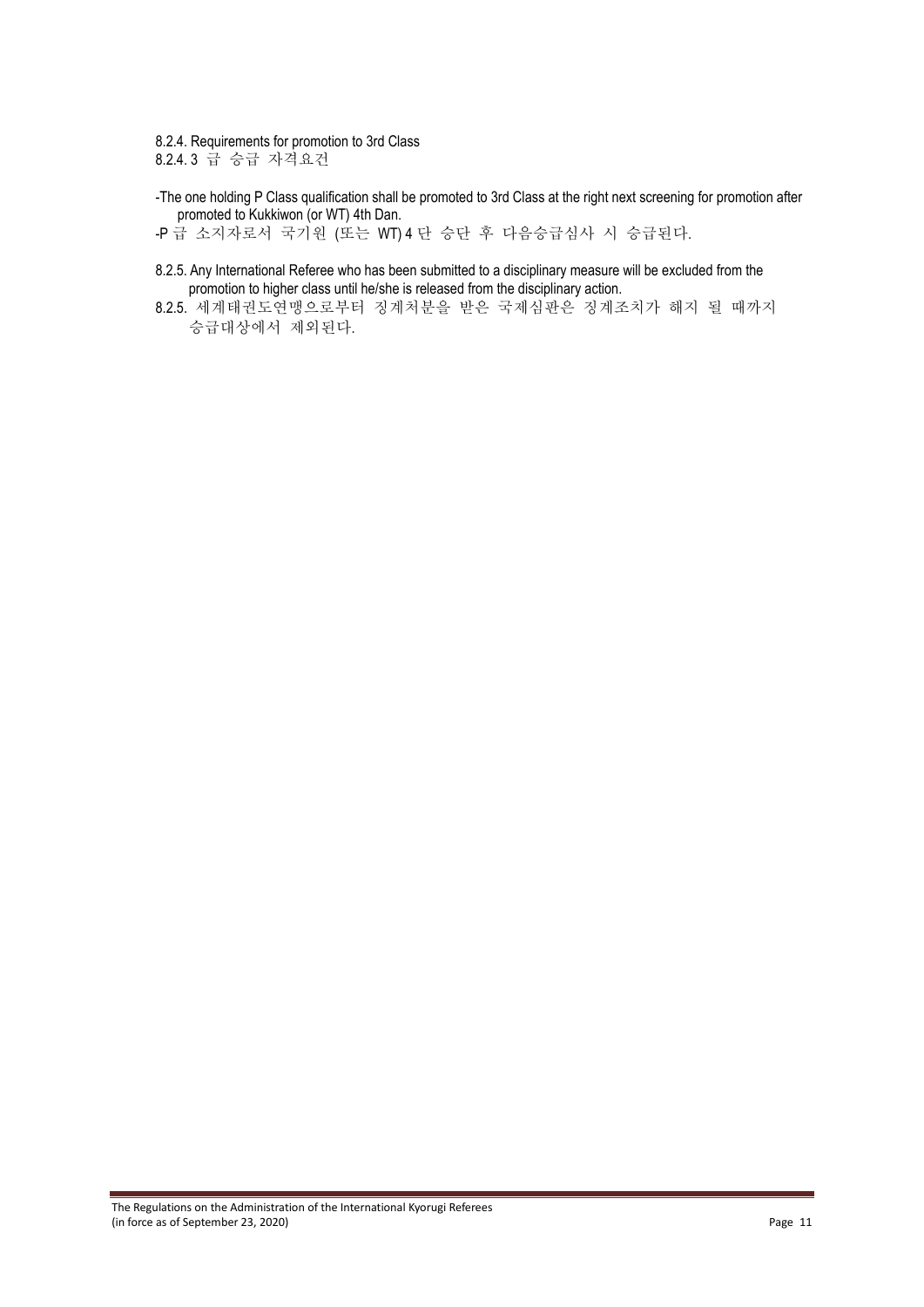### **Article 9 Honorary International Referee** 제 **9** 조 명예심판

Any International Referee may request for nomination of Honorary International Referee. 세계태권도연맹 국제심판으로서 본인의 요청에 따라 명예국제심판으로 위촉 될 수 있다.

\* Application form is enclosed at the end.

\* 신청양식 맨 뒤에 첨부

9.1. Requirements

9.1. 자격요건

-International Referee of 3rd Class or higher -Passage of five (5) years or more since the obtainment of the International Referee qualification -International Referee who has paid up the prescribed annual fee of the year of screening

-3 급 이상 자격 소지자 -국제심판 자격 취득 후 5 년 이상 경과자 -사정 당해년도까지의 연회비를 완납한 자

- 9.2. Qualification as an International Referee is maintained, but the Honorary International Referees are excluded from the nomination to officiate at the international Taekwondo events promoted or recognized by the WT and can not be a new International Kyorugi Referee by applying for the International Kyorugi Referee Seminar again.
- 9.2. 명예심판으로 위촉된 자는 세계태권도연맹 국제심판 자격은 유지하되 세계태권도연맹이 주최 또는 승인한 국제대회를 위한 심판 선정 대상에서 제외되며 강습회에 다시 지원하여 신규 심판이 될 수 없다.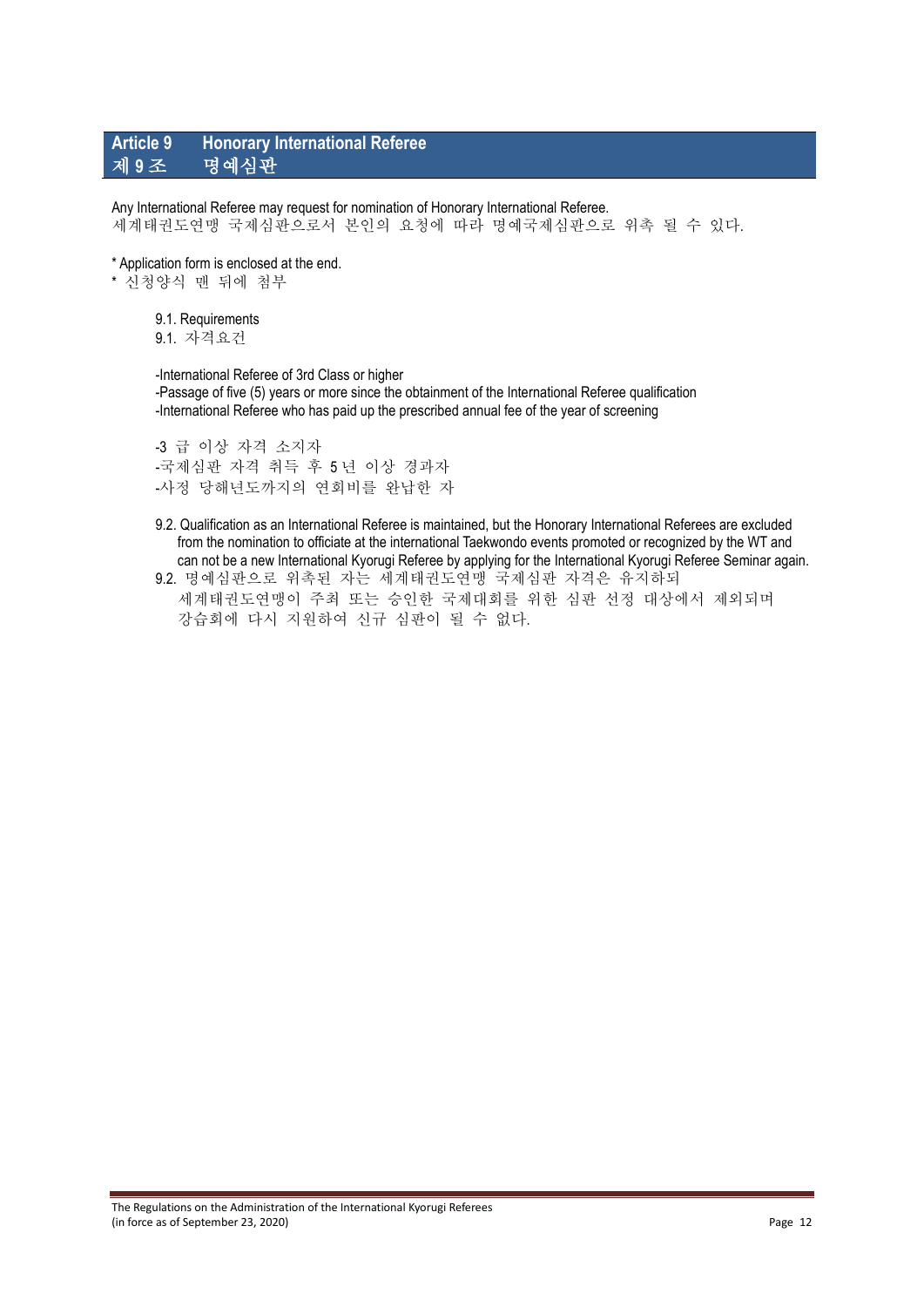# **Article 10 Validity and suspension of qualification** 제 **10** 조 자격의 유효 및 정지

- 10.1. International Referee Card shall be issued to the International Referees at the time of activation mentioned in Article 5 and re-issued at the time of promotion mentioned in Article 8.
- 10.1. 국제심판에게는 제 5 조에 언급된 최초 활성화 시 심판카드가 발급되며 제 8 조 언급된 승급 시 재발급된다.
- 10.2. Suspension of qualification shall follow the procedure of Article 15. and it is notified to the pertinent person and the National Association.
- 10.2. 심판의 자격정지는 제 15 조에 따르며, 이 결과는 해당 국제심판과 소속 협회의 협회장에게 서면으로 통보된다.
- 10.3. The term of suspension shall not be considered as IR career.

10.3. 자격 정지된 기간은 심판 경력으로 인정되지 않는다.

10.4. The one whose qualification has been suspended in accordance with the Article 15. automatically shall be granted the restoration of qualification after finishing the term of suspension.

10.4 제 15 조에 따라 자격 정지된 심판은 정지된 기간이 끝나면 자동적으로 복권된다.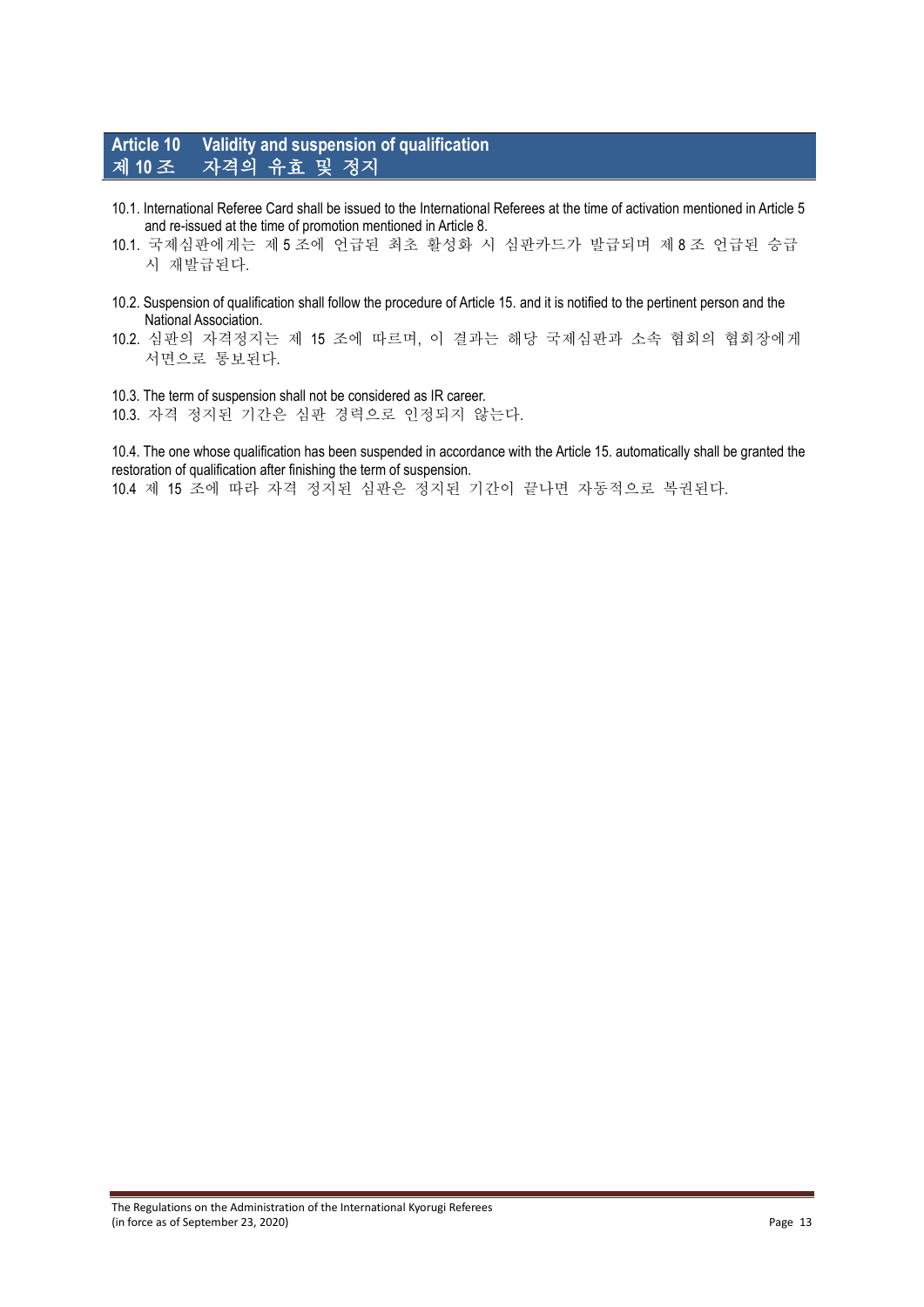### **Article 11 Annual Fee** 제 11 조

#### 11.1. Annual fee shall be paid by the end of December every year.

- 11.1. 연회비는 당해년도 12 월말까지 세계태권도연맹 사무국에 납부하여야 한다.
- 11.2. The prescribed annual fees are as follows:

11.2. 연회비는 다음과 같이 정한다. -S class and H Class: None -Other Classes except S & H Class: 50 USD

> -S 급및 H 급: 없음 -그 외 모든 급 : 미화 50 달러

11.3. The annual fees for the year of International Referee Seminar shall be exempted. 11.3. 국제심판강습회 당해년도 연회비는 면제된다.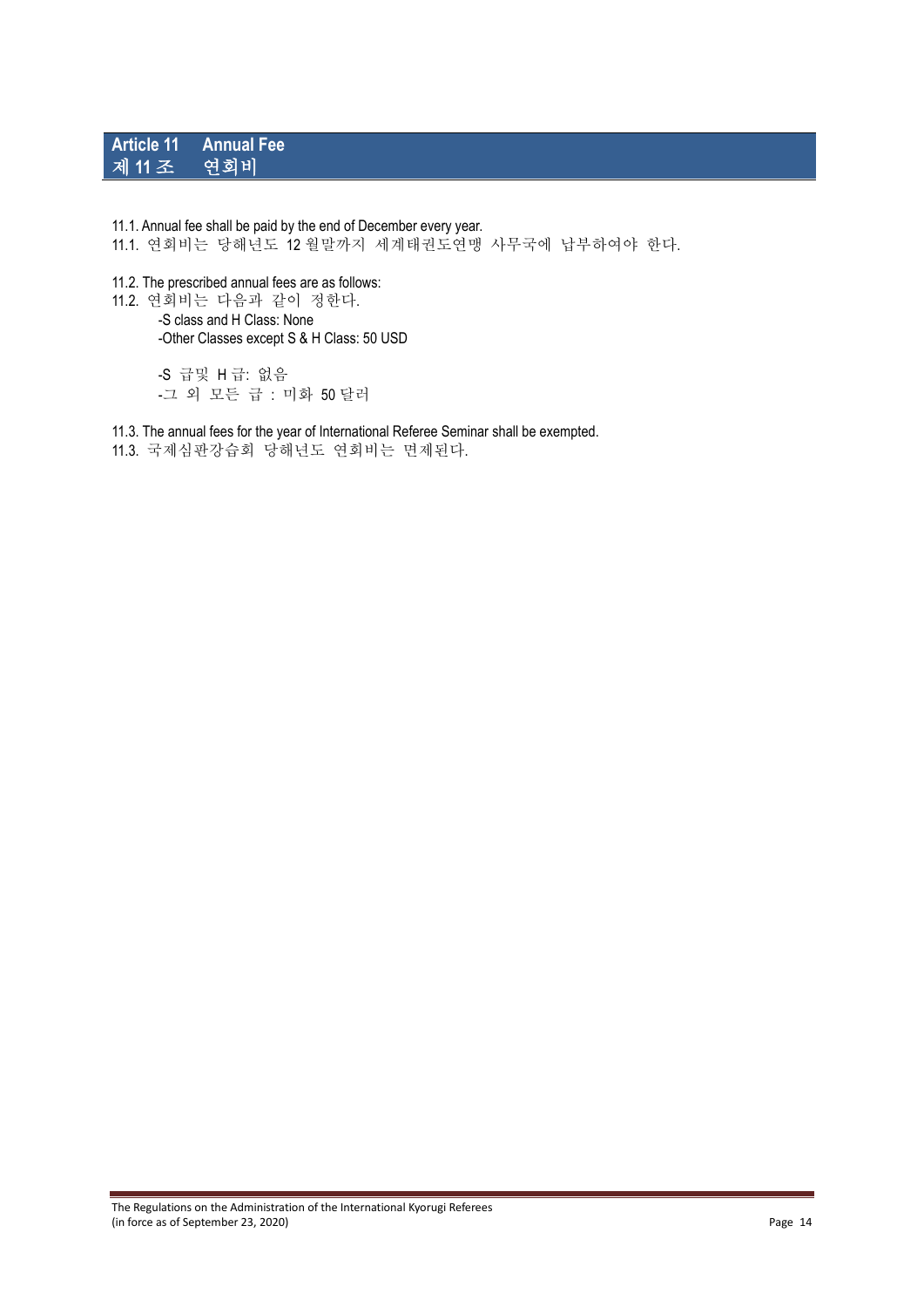### **Article 12 International Referee Refresher Course** 제 **12** 조 보수교육

- 12.1. The WT conducts the International Referee Refresher Course for education on the amended WT Competition Rules and WT Para Taekwondo Competition Rules, etc. as well as improvement of quality as the International Referee and Review Jury, and the course may be held via online. The official teaching language shall be only English but local language may be supplemented to help understanding of the referees. An International Referee who fails to achieve the minimum score may not be nominated as referees for WT promoted & recognized competitions.
- 12.1. 세계태권도연맹은 경기규칙 및 장애인태권도경기규칙 등의 개정에 따른 교육 그리고 국제심 판 및 비디오 판독관의 자질향상을 위해 국제심판 보수교육을 실시하며 온라인으로도 실시 될 수 있다. 공식적인 교육언어는 영어로만 진행 될 예정이지만, 심판들의 이해를 돕기 위해 서 각 나라의 언어가 제공될 수도 있다. 공식보수교육에서 참가자가 최소점수를 획득하지 못 하면, 세계태권도연맹의 주최 및 승인 대회에 심판으로 임명되지 않을 수도 있다.
- 12.2. One-time International Referee credit shall be given to the following International Referees:
- 12.2. 다음의 경우 국제심판 경력 1회로 인정한다.

-The International Referee who has attended an International Referee Refresher Course conducted by the WT and received graduation diploma.

-International Referees who worked as an instructor for an International Referee Seminar or International Referee Refresher Course

-당 연맹이 개최한 국제심판 보수교육 이수 -국제심판 강습회 또는 국제심판보수교육의 강사

12.3. Issuance of graduation diploma

12.3. 수료증 발급

A graduation diploma is given to the one who has attended International Referee Refresher Course. 세계태권도연맹은 보수교육에 참가한 심판에 대해 소정의 수료증을 발급한다.

- 12.4. Attendance fee: Prescribed fee of attendance shall be paid.
- 12.6. 수강료: 소정의 수강료 납부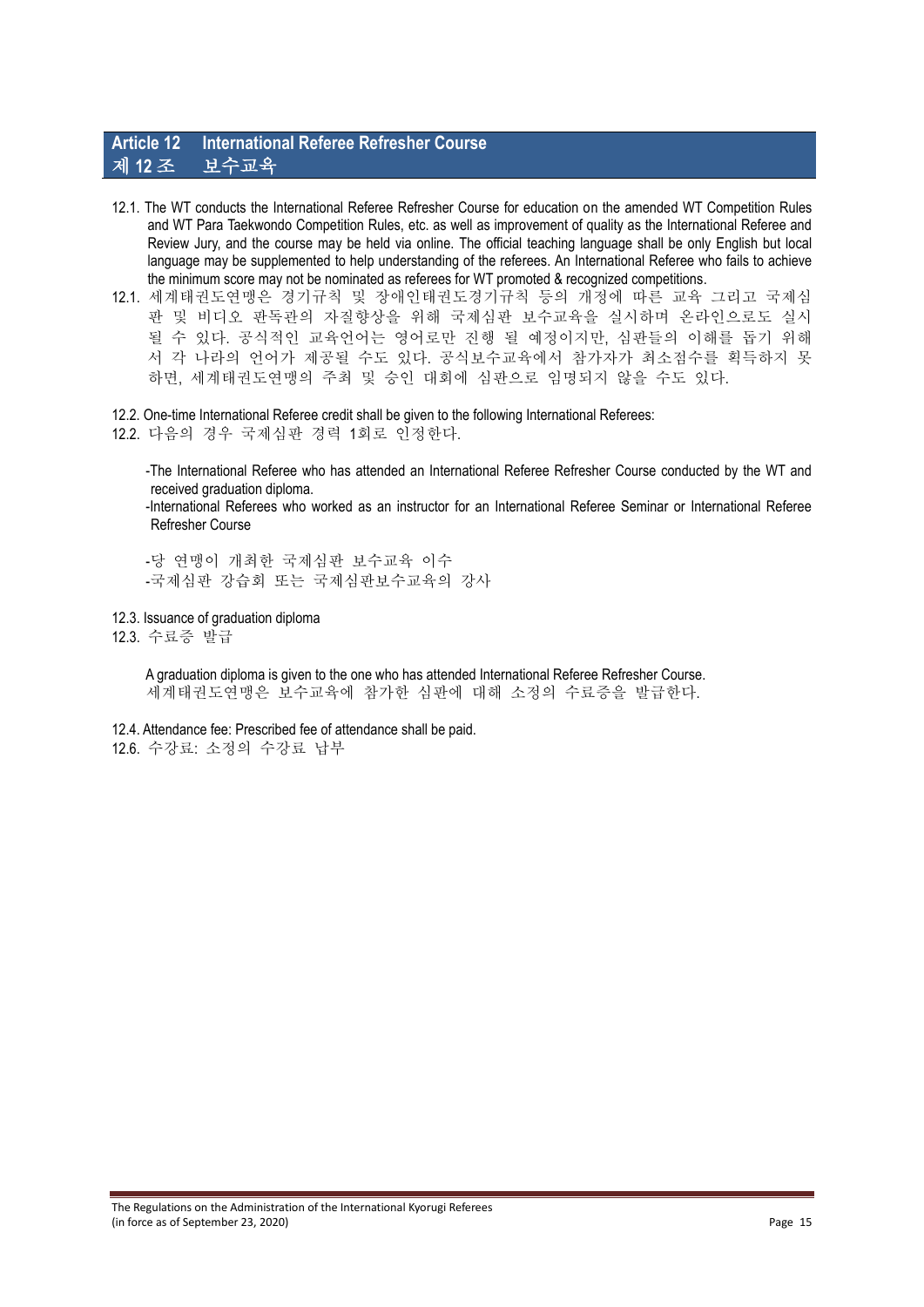- 13.1. Selection and assignment of referees in the venue of International Referees for the Taekwondo competitions in multisport games like Olympic Games, Paralympic Games and International Competitions promoted by the WT such as World Taekwondo Championships, World Taekwondo Junior Championships, World Taekwondo Cadet Championships, World Taekwondo Team Championships, World Para Taekwondo Championships, World Taekwondo Grand Prix Series, World Taekwondo Grand Slam Series etc. shall be done by the World Taekwondo.
- 13.1. 올림픽, 장애인올림픽을 포함한 종합경기의 태권도대회와 세계태권도선수권, 세계주니어선수 권, 세계어린이태권도선수권, 세계단체대항태권도대회, 세계장애인태권도선수권대회, 세계태 권도 그랑프리 시리즈, 세계태권도 그랜드슬램 시리즈 등 세계태권도연맹이 주최하는 대회의 심판 선정 및 배정은 세계태권도연맹이 직접 관장한다.
- 13.2. For Continental Championships and WT recognized events sanctioned by WT the pertinent Continental Union, hosting member national association or organizing committee are entitled to select the required number of International Referees who are eligible to participate in the competitions by completing the International Referee Refresher Course on the latest amendment of the WT Competition Rules & WT Para Taekwondo Competition Rules that directly affects the competitions. The Union or the Member National Association shall inform the WT list of the selected International Referees for prior approval no later than one month before the competition
- 13.2. 대륙 및 세계태권도연맹이 승인한 각종 국제대회에 대해서는 대륙연맹 또는 해당 주최국이 경기에 직접적으로 영향을 주는 세계태권도연맹 경기규칙 및 장애인태권도경기규칙 개정에 관한 국제심판 보수교육을 이수한 심판을 선발하며 명단은 대회 개최 1개월전까지 세계태권 도연맹에 보내 승인을 받아야 한다.
- 13.2. WT shall inform Continental Unions and Member National Associations of the International Referees residing in the pertinent continent and country upon request.
- 13.2. 세계태권도연맹은 대륙연맹 및 국가협회가 해당 국가심판명단을 요청할 경우 통보해주어야 한다.
- 13.3. International Referees for all official competitions of the World Taekwondo should be the ones who attended and received the graduation diploma at the International Referee Refresher Course on the latest amendment of the WT Competition Rules & WT Para Taekwondo Competition Rules that directly affects the competition and the one whose qualification has not been suspended in accordance with Article 10.
- 13.3. 세계태권도연맹의 모든 공식 대회의 심판은 경기에 직접적으로 영향을 주는 세계태권도연맹 경기규칙 및 장애인태권도경기규칙 개정에 관한 국제심판 보수교육을 이수하고, 또한 제 10 조에 의해 자격정지가 되지않은 자 여야만 한다.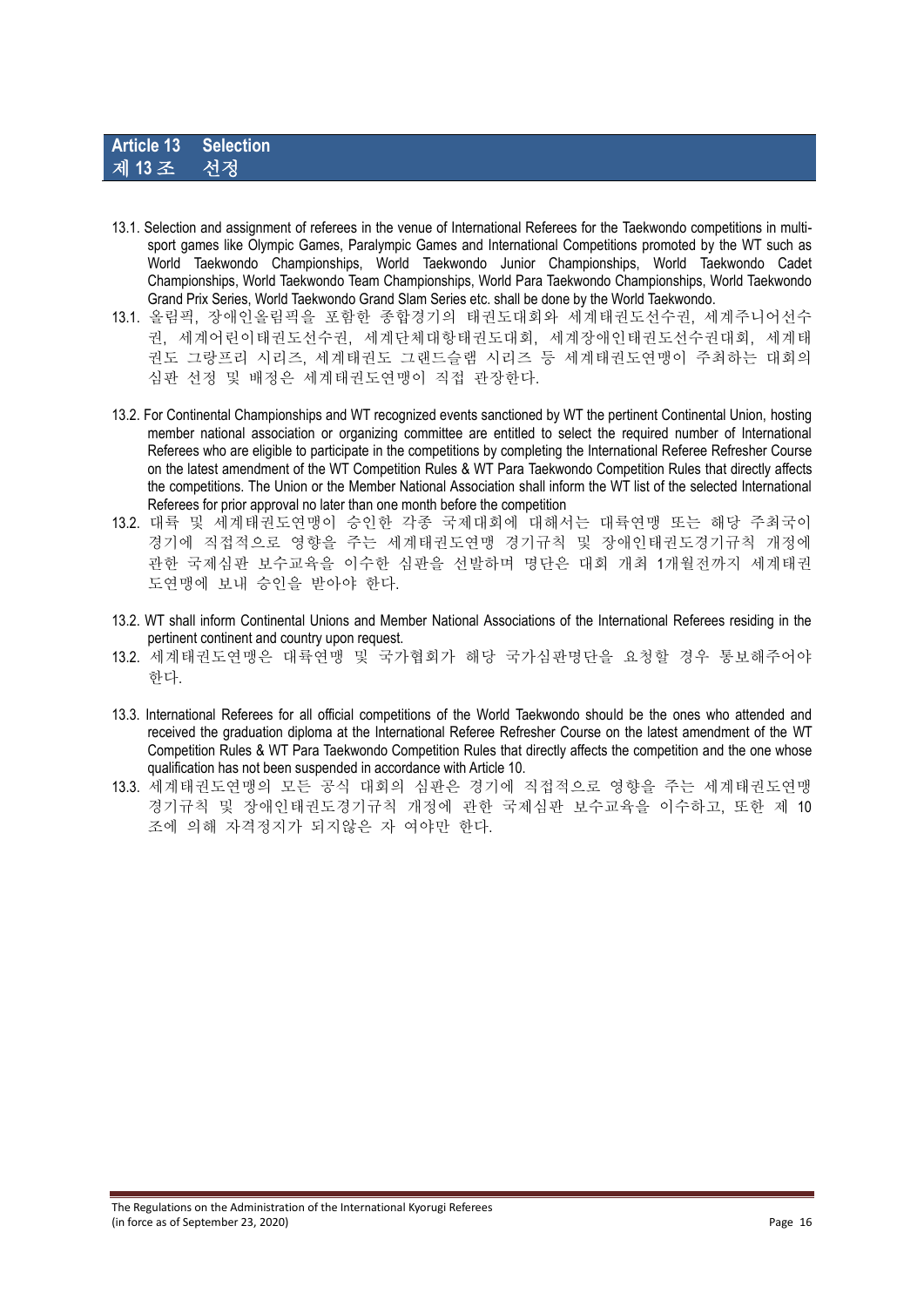#### **Article 14 Duty** 제 **14** 조 의무

- 14.1. The International Referee shall abide by all the rules with pride and dignity as the International Referee of the World Taekwondo.
- 14.1. 국제심판은 자긍심을 갖고 행동규범을 솔선수범한다.
- 14.2. The International Referee shall be familiar with the Competition Rules and the guiding principles concerned and International Referee should be attended and received the graduation diploma at the International Referee Refresher Course on the latest amendment of the WT Competition Rules & WT Para Taekwondo Competition Rules that directly affects the competitions.
- 14.2. 국제심판은 경기규칙 및 그에 따른 심판지침을 숙지해야하고, 경기에 직접적으로 영향을 주 는 세계태권도연맹 경기규칙 및 장애인태권도경기규칙 개정에 관한 국제심판 보수교육을 이 수해야한다.
- 14.3. The International Referee shall officiate at any Taekwondo events without partiality in consideration of the fact that decisions made by the International Referees shall be conclusive.
- 14.3. 심판의 판정은 절대적인 바, 공평무사한 자세로 판정을 기한다.
- 14.4. The International Referee shall wear the uniform designated by the World Taekwondo Before officiating at the events.
- 14.4. 심판은 경기에 임하기 전 규정된 복장 (상하의 심판복, 셔츠, 심판 넥타이, 뺏지 및 백색 운 동화)을 착용한다.
- 14.5. The International Referee shall do possible efforts not to bring about any unnecessary suspension of a match in officiating, and shall use prescribed hand signals.
- 14.5. 경기를 운영하는 데 있어 불필요한 경기 지연사태가 발생하지 않도록 해야 하며 규정된 심 판 수신호를 사용해야 한다.
- 14.6. International referee shall inform both of the pertinent National Association and the World Taekwondo of any changes in his/her postal address, Mobile/fax numbers, email address, Dan grade, etc. by registering online at web-based WT international Referee management system and he/she responsible for any disadvantages due to lost contact.
- 14.6. 국제심판은 우편주소, 전화/팩스번호, 이메일 주소, 승단 등 자신의 변동사항을 소속 국가협 회와 세계태권도연맹의 웹 국제심판 관리 시스템에 온라인 등록 후 변경해야 하며, 연락 두 절로 인한 그 어떠한 불이익도 심판 자신이 책임을 진다.
	- 14.6.1. It should be clarified that an IR when moving to a new country should inform WT of the move as well as the MNA of the country they leave and the MNA in the new country of their residence.
	- 14.6.1. 국제심판이 다른 국가로 등록을 옮기고자 할 때는 세계태권도연맹에 국가 이전 등록 과 관해서 알려야 하며, 또한 이전 국가협회와 새로운 국가협회에 거주지에 관한 등록 을 분명하게 알려야 한다.
	- 14.6.2. IR who have changed a country, such as Article 14.6.1, should be submitted an official recommendation letter with signature of the president of the pertinent National Association to the WT to change the country. In addition, a residence certificate should be submitted as well.
	- 14.6.2. 제14조 제6.1항과 같이 국가 등록을 변경한 국제심판은 해당 국가협회장의 서명이 있 는 공식 추천서 및 해당국가 거주증명서를 세계태권도연맹에 제출하여 국가 등록을 변경해야 합니다.
- 14.7. International Referees who have been selected to officiate at any official events of the WT shall necessarily participate in the event unless there is a justifiable reason for absence and attend the Referees' meeting and training before the start of the competition.
- 14.7. 세계태권도연맹의 모든 공식 대회의 심판으로 선정된 국제심판은 정당한 불참사유가 없는 한 반드시 대회에 참가하여야 하며, 경기 시작 전 심판회의에 꼭 참석해야 한다.

14.8. The International Referees shall pay their own annual fees. 14.8. 국제심판은 자신의 연회비를 납부하여야 한다.

The Regulations on the Administration of the International Kyorugi Referees (in force as of September 23, 2020) Page 17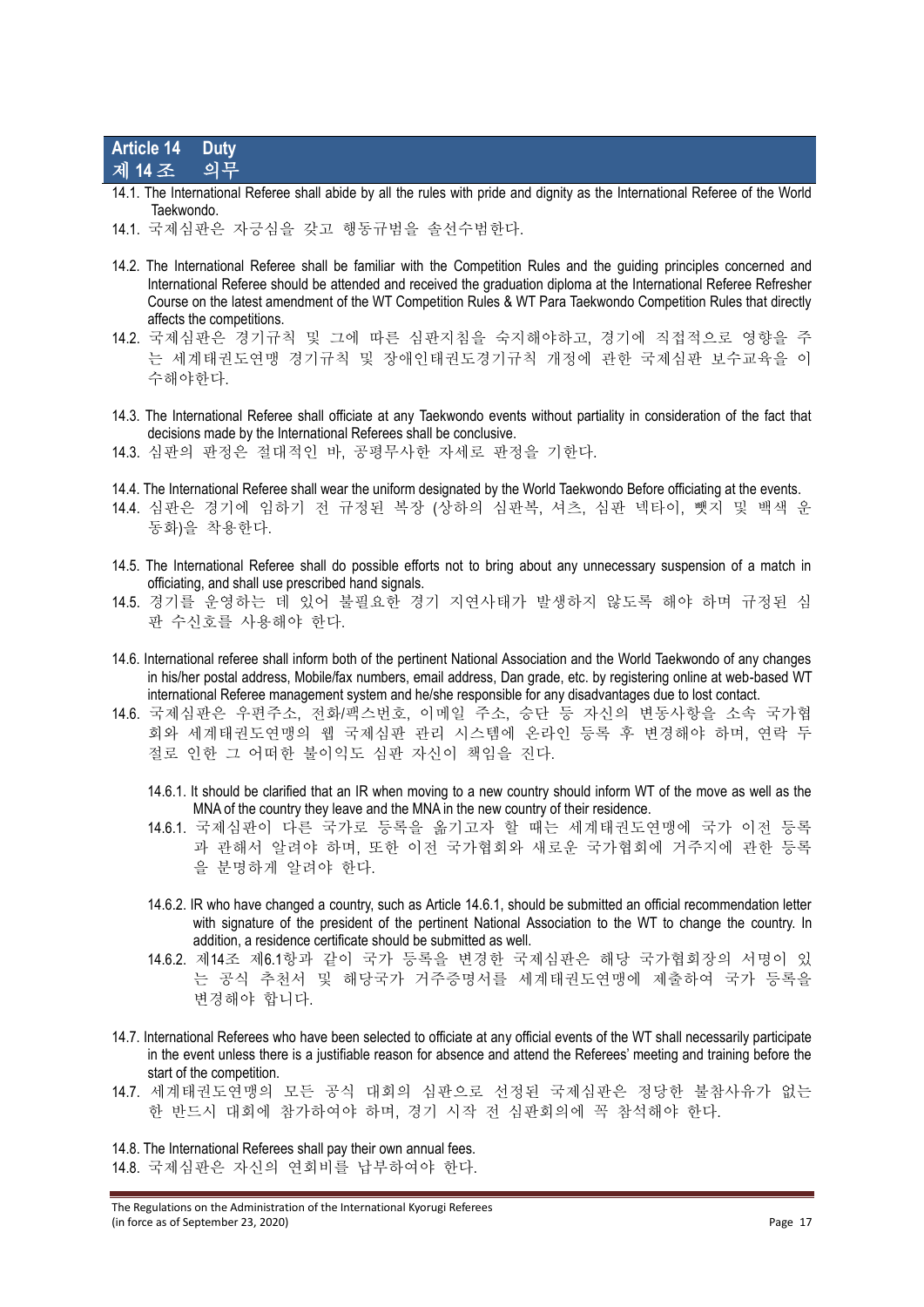- 15.1. In case that any International Referee has committed following behaviors, the WT takes disciplinary measures such as warning, rebuke, suspension or deprivation of qualification in accordance with the regulations on sanctions of the World Taekwondo.
- 15.1. 아래와 같은 내용의 행위를 범했을 경우, 세계태권도연맹은 해당 국제심판에 대하여 당 연맹 의 징계규정에 의거, 경고, 견책, 자격정지, 자격박탈 등의 징계조치를 취한다.
	- 15.1.1. If turned out that intentional fabrication of judgment has been committed at any international Taekwondo events promoted or approved by the WT, the qualification of the pertinent International Referee shall be deprived. Even though it is proved that the misjudgment has been committed by mistake, not intentionally, any kind of disciplinary measures shall be taken to the pertinent International Referee.
	- 15.1.1. 세계태권도연맹이 주최 또는 승인한 국제대회에서 고의적으로 판정을 조작한 사실이 판명될 경우, 해당 국제심판은 심판으로서의 자격이 영구히 박탈된다. 또한 고의적인 오판이 아님이 입증되었을 경우라 하더라도 해당 국제심판에 대한 징계조치는 취해져야 한다.
	- 15.1.2. In case of committing any behaviors bringing disgrace of the WT such as receiving money or other valuables in connection with a judgment, the pertinent International Referee shall be disciplined by deprivation of qualification or other form of disciplinary measures.
	- 15.1.2. 판정문제와 관련 금품을 수수한 경우, 또는 기타 비리로 인해 세계태권도연맹의 명예를 손상시켰을 경우 세계태권도연맹은 해당 국제심판의 자격을 박탈 또는 기타 징계조치를 취한다.
	- 15.1.3. In case of violation of the duties of International Referees prescribed in Article 14. "DUTY". However, the duties to participate in the International Referee Refresher Course and to pay annual fees shall follow Article 12 and Article 11, respectively.
	- 15.1.3. 14 조에 명시된 심판의 의무사항을 위반하였을 시, 단, 보수교육과 연회비는 각각 제 12 조와 제 11 조에 명시된 사항을 따른다.
- 15.2. When the limit of disciplinary measures is decided, the WT shall notify the pertinent International Referee and the National Association of the result.
- 15.2. 세계태권도연맹은 해당 국제심판에 대한 징계조치 결과를 본인 및 소속국가 협회장에게 통 보한다.
- 15.3. Other disciplinary measures against International Referee's misconducts shall be taken according to the regulations on sanctions of the World Taekwondo.
- 15.3. 기타 국제심판의 비위에 대한 징계조치는 세계태권도연맹 징계 규정에 의해 처리한다.